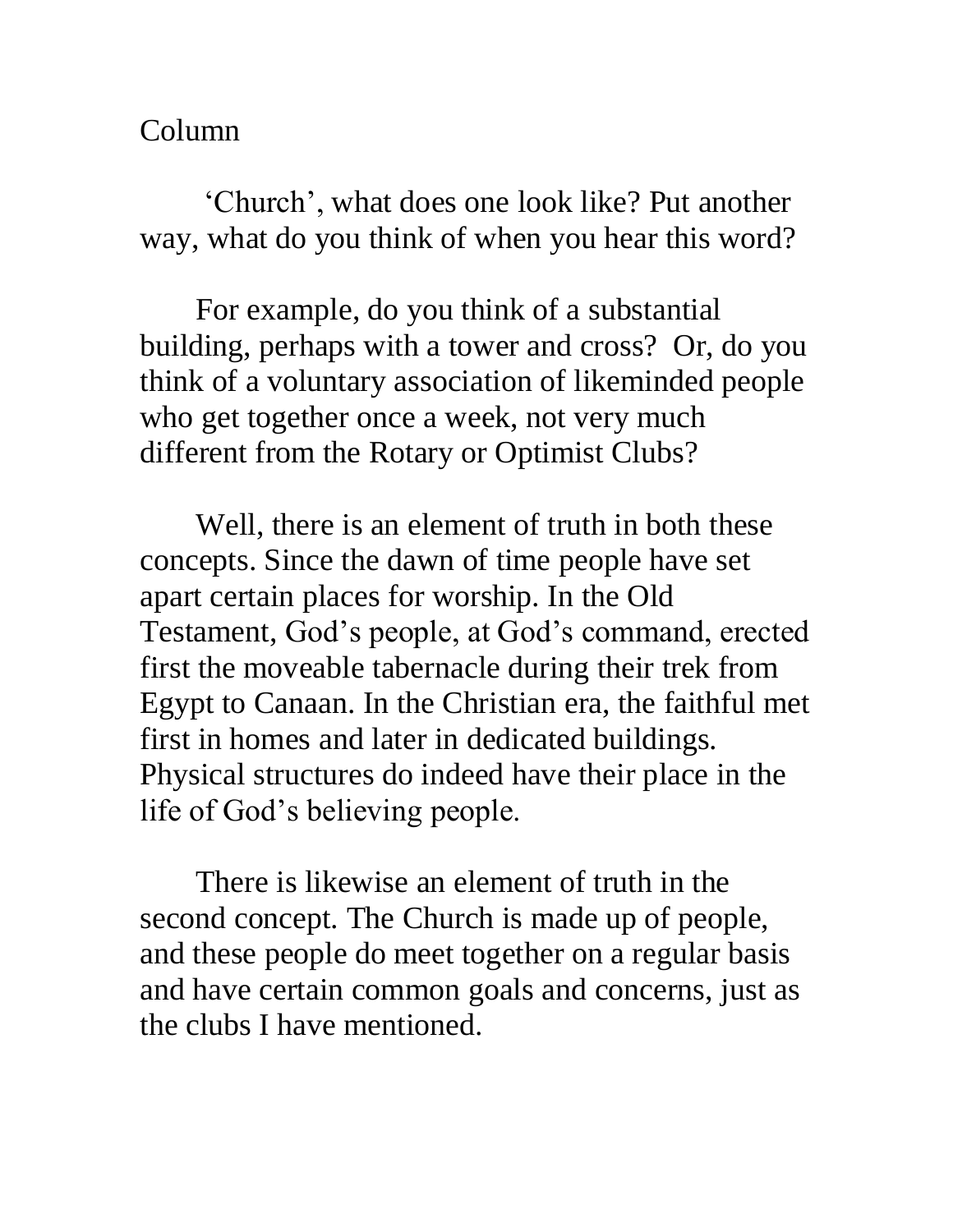But, neither of these concepts is complete because the Church of the Living God is more than either a building or a club. It is rather a living organism. It is that body of which Christ is the head and all baptized believers are members . . . nothing less than the Body of Christ. Thus, when the Church teaches a child or cares for an aged person or comforts one bowed over with grief, in a very real sense, it is Christ doing these things.

Indeed, Christ identifies so closely with His believing people -- with His Church -- that when one does a good turn for one that is His, one does it to Jesus. By the same token, when a person rejects Christ's believing people or seeks to do them ill, he rejects Christ and seeks to do Christ ill.

The biblical basis for making this assertion is found in the words of Jesus recorded in Matthew 25: 4: "Inasmuch as ye have done it unto one of the least of these my brethren, ye have done it unto me." "My brethren (which of course includes 'sisters') refers to all who have given their allegiance to Jesus the Messiah.

The physical manifestation of the Church in time and space is a group of Christians gathered for worship, nourished by Word and Sacrament and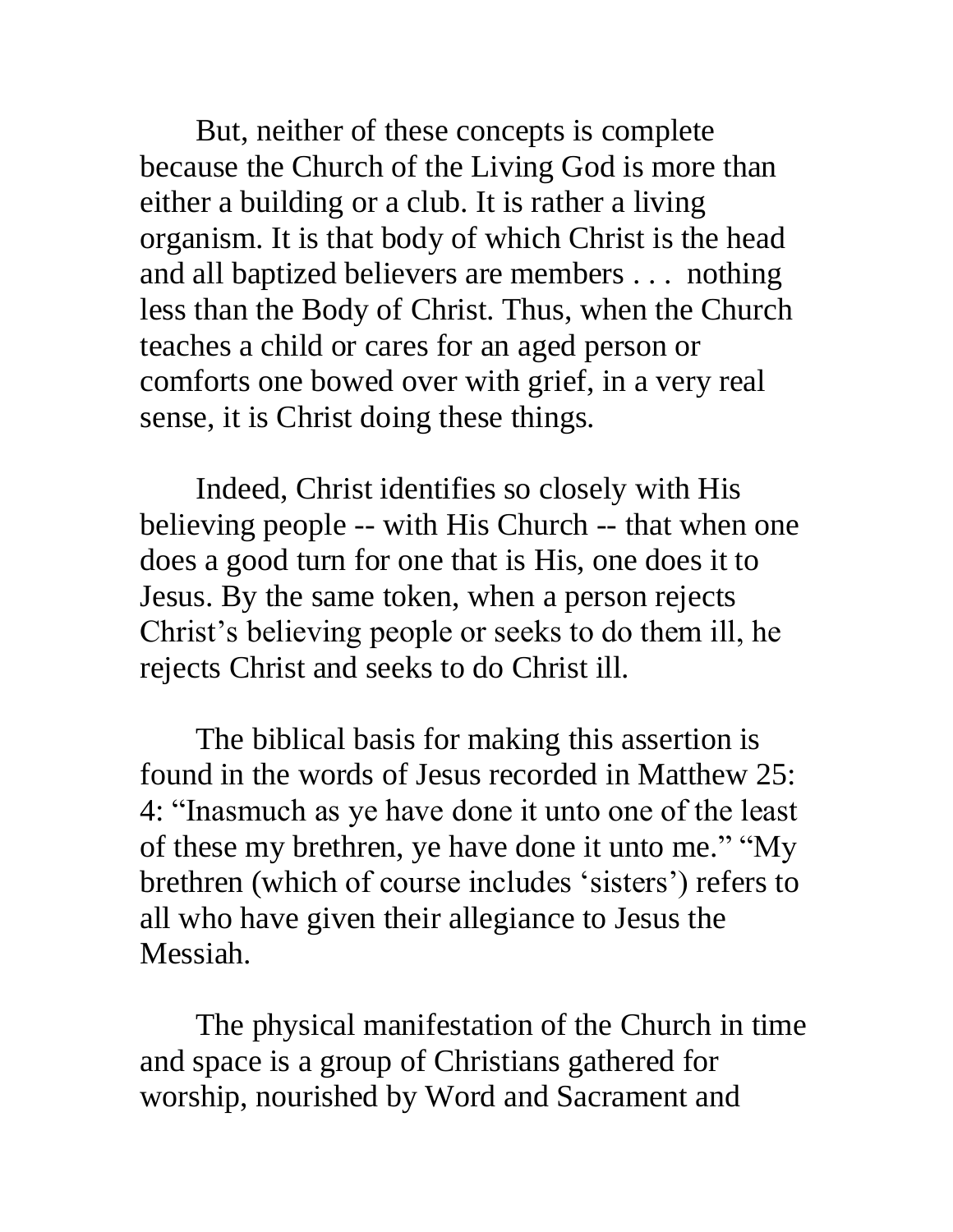living in the Spirit. They may meet in a great stone edifice or under some trees. It does not matter. Where His people are, there is Christ. Where Christ is, there is His Church.

What do you think of when you hear the word "Church"? You might look in the mirror.

*O Almighty God, who has built thy Church upon the foundation of the Apostles and prophets, Jesus Christ himself being the chief corner-stone; Grant that, by the operation of the Holy Ghost, all Christians may be so joined together in unity of spirit, and in the bond of peace, that they may be an holy temple acceptable unto thee. Give the abundance of they grace; that with one heart they may desire the prosperity of thy holy Apostolic Church, and with one mouth may profess the faith once delivered to the Saints. Defend them from the sins of heresy and schism; let not the foot of pride come nigh to hurt them, nor the hand of the ungodly to cast them down. And grant that the course of this world may be so peaceably ordered by thy governance, that thy Church may joyfully serve thee in all godly quietness; that so they may walk in the ways of truth and peace, and at last be numbered with thy Saints in glory everlasting; through the merits of the same thy blessed Son Jesus Christ, the*